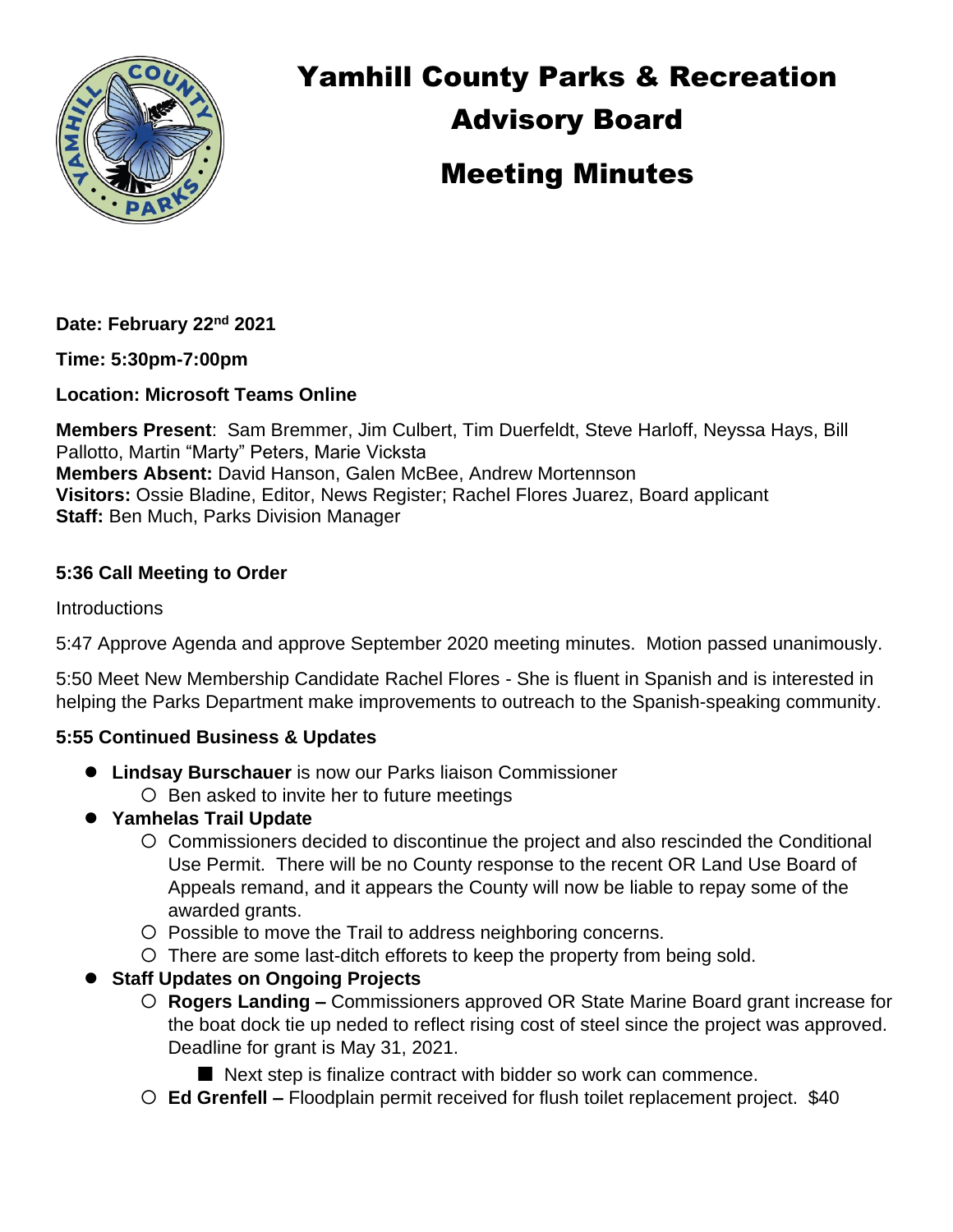thousand in SDC funds budgeted for phase 1 installation of septic tank and concrete pad before July and phase 2 installation next FY of prefab structure using \$80 thousand in SDC funds budgeted. Will be ADA compliant.

- Next step is to prepare a project request for proposals for advertisement.
- **Deer Creek Nature Park –** Project is to complete the boardwalk in July or August using work crews.
	- Next step is to prepare bid for materials.
- **Dayton Landing –** Project on hiatus since Jarod Logsdon left. Now needs to be revised since the the City of Dayton will not approve the original project because they want flushable restroom located closer to the city rather than a pit toilet at the boatramp, and the OR State Marine Board cannot provide funding for that. Will now pursue just replacement of the boatramp..
	- Next step is to re-engage with the consultant Zion of Monmouth.
- **Charles Metsker Park –** We received an analysis of the beaver situation. The proposed solution from the consultant is the installation of a beaver deceiver to allow the pond to drain while accommodating the beavers.
	- Board to place this on March agenda for more discussion.
- **Lafayette Locks Boat Slide and Stairs**
	- The Marine Board is interested in helping us fund the project
- **Remainder of CIP** tabled until master plan is furthered
- ⚫ **CIP 2021-2022 Update –** Board reviewed 2020 Update for inclusion in 2021-2022 County Budget. Only the following projects on the list were discussed and updated.

**Ed Grenfell Park –** Total project will now be \$120,000 in SDC funds. Project extended to 2022.

**Dayton Landing** – Total project will need to be revised after consultation with Zion and OSMB. Project extended to 2022.

**Deer Creek Nature Park** - \$10,000 budgeted this year for initial investigation for water well drilling. This will be useful for future restroom replacement. Project extended to 2023.

**Lafayette Locks Historic Park** - \$10,000 budgeted for initial investigation of the

potential to install a boat slide to the Yamhill River. Project extended to 2023.

# ⚫ **Tangleboxing**

O Board discussion of how to promote park visits this summer. Tangleboxing format is not advisable during pandemic. New ideas included:

- Maybe fewer parks
- QR codes, or specific trees
- Photos of selves at the park signs.
- Parks BINGO-style scavenger hunt
	- Make it printable, and print some off that people could pick up from Community Center or other
- Prizes
	- Could we do prizes? If so, where did the money come from?
- Discussion will continue via email and at Mar meeting on how to make it happen equitably